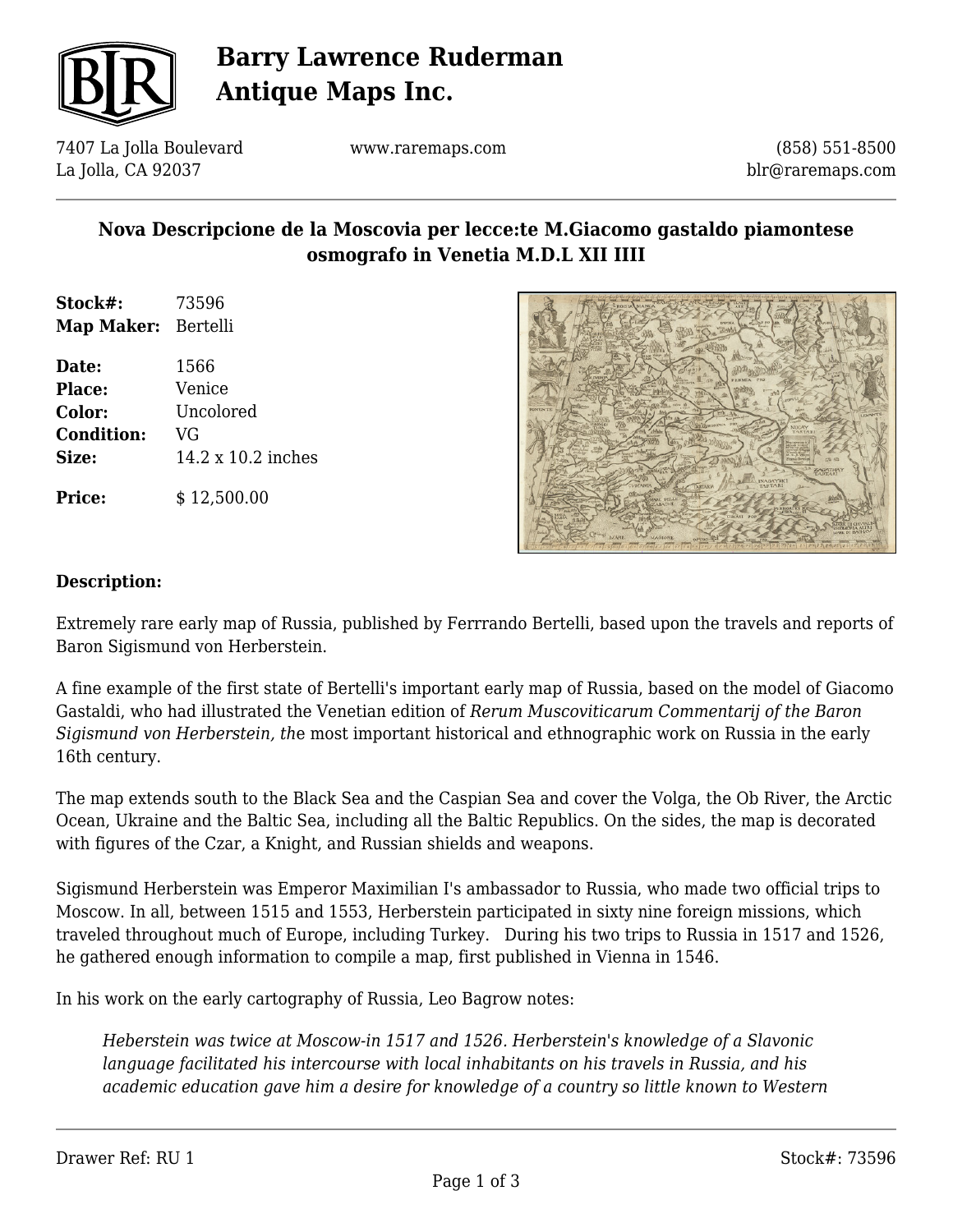

# **Barry Lawrence Ruderman Antique Maps Inc.**

7407 La Jolla Boulevard La Jolla, CA 92037

www.raremaps.com

(858) 551-8500 blr@raremaps.com

## **Nova Descripcione de la Moscovia per lecce:te M.Giacomo gastaldo piamontese osmografo in Venetia M.D.L XII IIII**

*Europe. He missed no opportunity to question the people he met, not only on the customs and government of the country, but also on its geography, and particularly that of the border regions. He verified the information he collected by cross-questioning different persons on the same subject, and he also tried to obtain various written documents and records of itineraries. He attempted to procure maps too, but as these, besides being very scarce, were kept strictly secret by the authorities, he tried to persuade those whose knowledge he could trust to prepare maps for him. According to Lyatsky, who however made this statement after having left Russia, he had asked him to compile a map but met with a refusal.*

*Herberstein does not tell us whether he succeeded in obtaining cartographic materials from any other person. But he certainly obtained plenty of oral information and some graphic material too. Thus we know that Grigoryi Istome and Vlasiy and Dmitriy Gerasimov, separately, described to him the navigation from the mouth of the North - Dvina, round Scandinavia, to Denmark. Somebody else gave him a travelling guide from the Dvina to the Ob'. By the time he came to Moscow this route was already fairly well known: in 1491 Andrey Petrov and Vasiliy Ivanov Boltin were dispatched to the Pechora in quest of silver ore; in 1499 Prince Kurbskiy led an expedition to the Yugor region and crossed the Ural.*

*Herberstein reprinted the travelling guide to the Pechora and the Ob', and we know that it already contained information on the town of Kumbalik, i.e. Pekin. The reference to a searoute by the north coast of Europe and Asia to China made by Paolo Giovio, following Gerasimov, suggests that Herberstein had also been told about this route at Moscow. About the campaign against the Kazan' Tartars in 1524 Herberstein had heard direct from one of its participants, Voevoda S. Chelyadin, whom he had met earlier (1514) at Vilna, where Chelyadin was living as a prisoner of war after the battle at Orsha. Herberstein helped and comforted him at that time and gave him 20 ducats.*

*At last, in the 1540's, Herberstein began to sort the materials he had collected and to write up his Notes. The first edition of his Rerum Moscovitarum comentarii, containing a copperengraved map, appeared at Vienna in 1549. This map however was preceded by another, with the same title, which had been engraved by Hirsvogel three years earlier. . . But this map was of larger format (560 x 358 mm.) and would have had to be folded to fit the book. This presumably explains the production of a second map in reduced size (261 x 160 mm.). There are practically no alterations in this second map, save the omission or addition of a few names. The only notable alteration is the introduction of the Solovki. Comparing the two with each other or with later issues, we must bear in mind that the repetition of an engraving by*